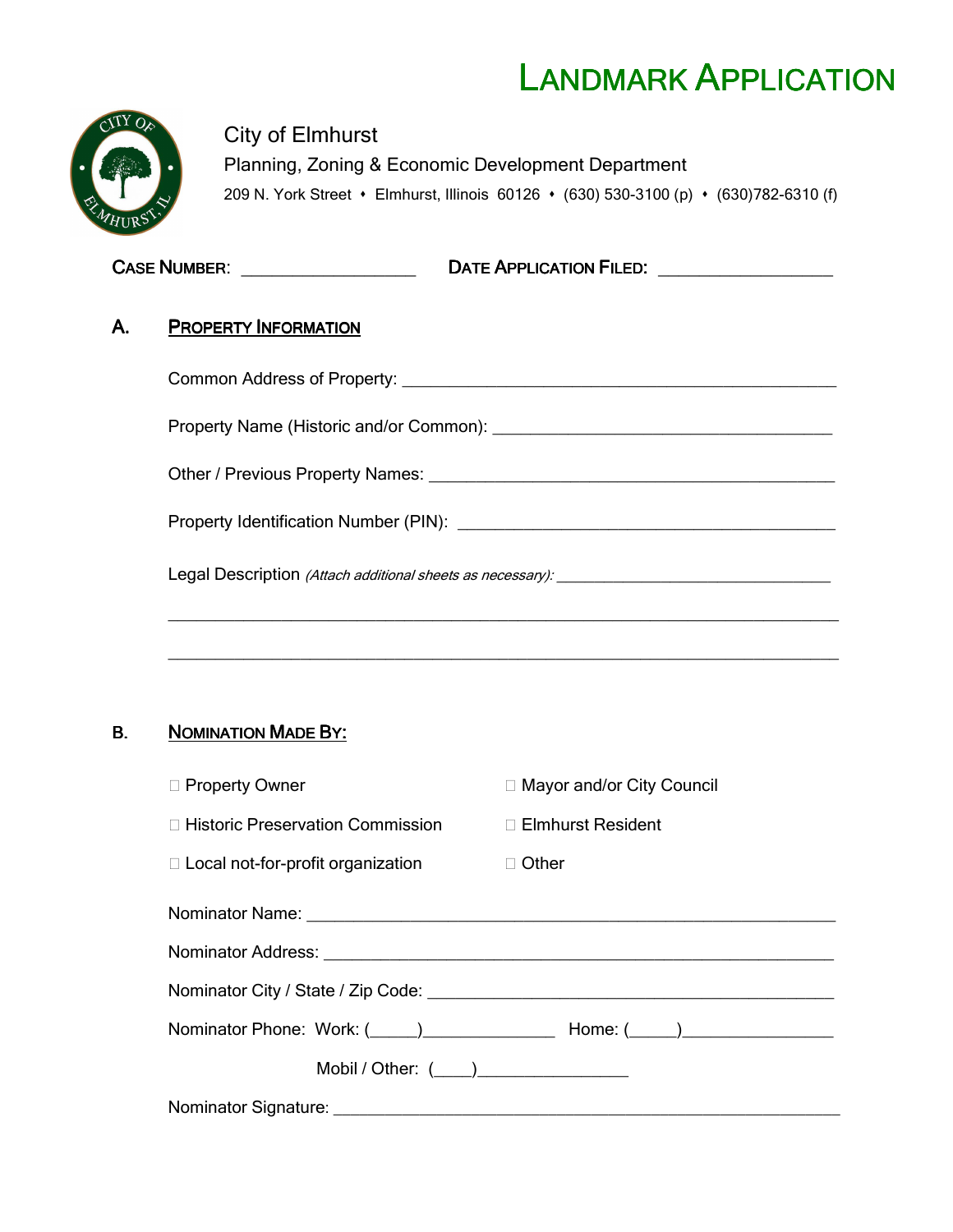## C. CURRENT PROPERTY OWNER INFORMATION

| $Home: ($ $)$ |
|---------------|
|               |
|               |
|               |

### D. PROPERTY CLASSIFICATION

| Category        | Ownership      | <b>Status</b> | <b>Present Use</b>  | <b>Existing Designation</b>                |
|-----------------|----------------|---------------|---------------------|--------------------------------------------|
| $\Box$ Building | $\Box$ Public  | □ Occupied    | □ Residential       | □ National Register                        |
| Structure<br>П. | $\Box$ Private | □ Unoccupied  | □ Commercial        | $\Box$ State of Illinois Historic Landmark |
| $\Box$ Site     |                |               | □ Industrial        |                                            |
| <b>District</b> |                |               | $\Box$ Agricultural |                                            |
| □ Object        |                |               | □ Educational       |                                            |
|                 |                |               | $\Box$ Religious    |                                            |
|                 |                |               | □ Government        |                                            |
|                 |                |               | □ Other             |                                            |

#### E. LANDMARK DESIGNATION CRITERIA

Each proposed landmark must meet a set of criteria before the City can landmark a local site. Please mark which criteria most closely relates to your proposed landmark. If your proposal is not already on the National Register of Historic Places, please proceed to item number E.2.

- 1. To be eligible for landmark designation, a property, area, building, structure, object or site shall satisfy the two following criteria:
	- □ a. be of an age of at least fifty (50) years; and
	- □ b. be listed on the National or State Register of Historic Places, before the filing of an application of designation by the City;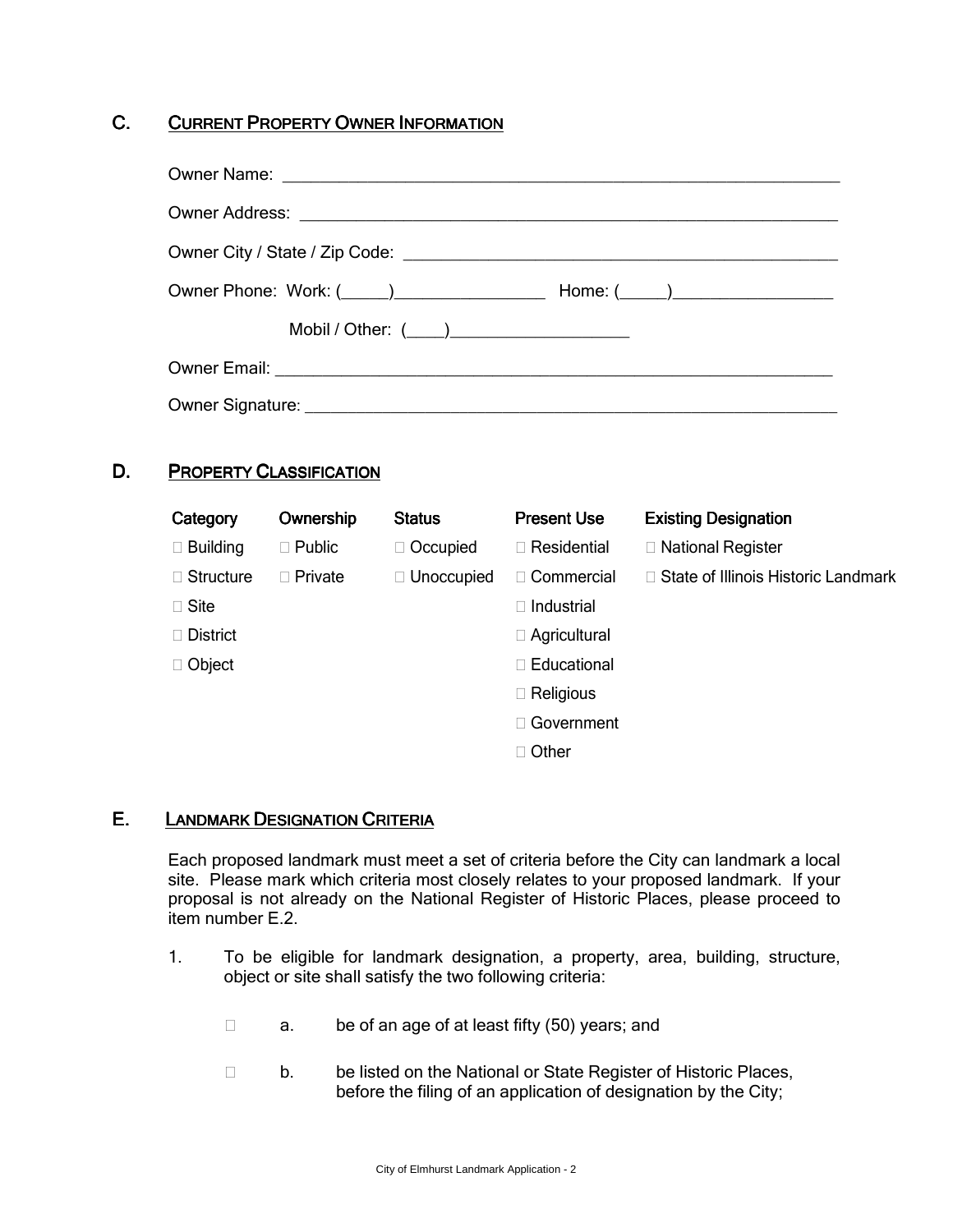- 2. If the proposed landmark is not listed on the National or State Register of Historic Places, a proposed landmark designation, property, area, building, structure, object or site shall satisfy the following two criteria:
	- $\Box$  a. be of an age of at least fifty (50) years; and
	- $\Box$  b. have sufficient integrity of location, design, materials and workmanship to make it worthy of preservation or restoration; and

## MUST SATISFY ANY TWO (2) OF THE FOLLOWING ADDITIONAL CRITERIA:

- $\Box$  c. Distinctive architectural style (period, type, method of construction, materials); architecturally significant; example of best remaining architectural type in the City;
- $\Box$  d. Its location as a site of a significant historic or prehistoric event or activity which may or may not have taken place within or involved the use of any existing improvements on the property;
- $\Box$  e. Its identification with a person or persons who significantly contributed to the historic, cultural, architectural, archaeological or related aspect of the development of the City, State, Midwest Region or the United States;
- $\Box$  f. Its exemplification of an architectural type, style or design distinguished by innovation, rarity, uniqueness or overall quality of design, detail, materials or craftsmanship;
- $\Box$  g. Its identification as the work of an architect, designer, engineer or builder whose individual work is significant in the history or development of the City, the State, the Midwest Region or the United States;
- $\Box$  h. Its exemplification of important planning and urban design techniques distinguished by innovation, rarity, uniqueness or overall quality of design or detail;
- $\Box$  i. Its association with important cultural or social aspects or events in the history of the City, the State, the Midwest Region or the United States;
- j. Its location as a site of an important archaeological resource; unique location or established and familiar visual feature of a neighborhood;
- $\Box$  k. Its representation of a historic, cultural, architectural,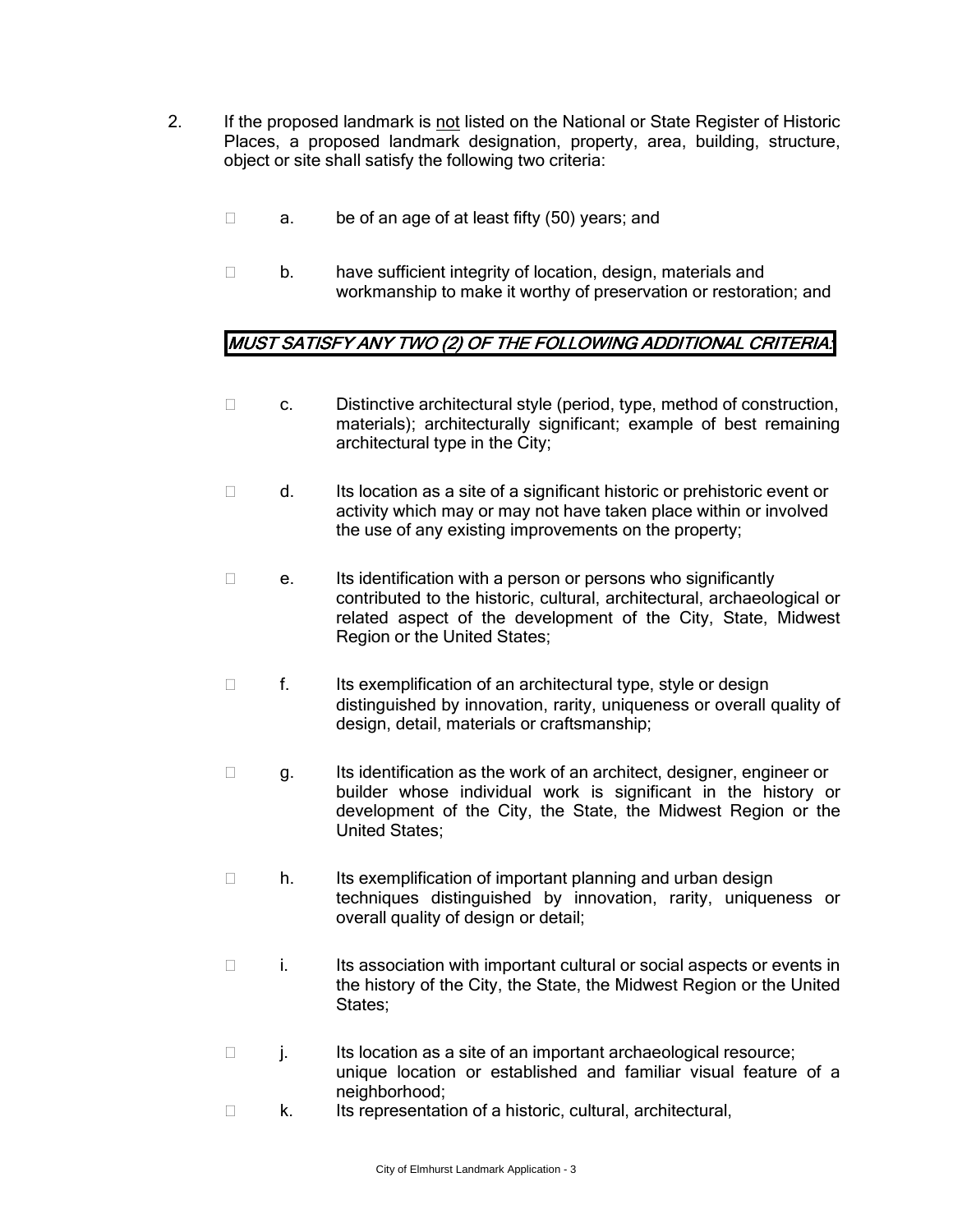archaeological or related theme expressed through distinctive areas, properties, structure, sites or objects that may or may not be contiguous;

- $\Box$  I. Its unique location or distinctive physical appearance or presence representing an established and familiar visual feature of a neighborhood, community or the City;
- $\Box$  m. Its exemplification of a pattern of neighborhood development or settlement significant to the cultural history or traditions of the City, whose components may lack individual distinction;
- □ n. Fine or unique example of a utilitarian structure; and
- $\Box$  o. It is likely to yield important information regarding Elmhurst history or pre-history.

#### F. LANDMARK SIGNIFICANCE

Provide a narrative, under separate cover, that describes how the proposed landmark meets the City's criteria for Landmark Designation. Please reference each criterion that is marked in Section E.

Provide any additional information that relates to the proposed landmark. Areas of importance shall include, but not limited to, the following:

- **Time period of significance for proposed landmark**
- -Historic function or use
- -Significant events that occurred at, around or resulted in the proposed landmark
- Important persons associated with proposed landmark
- Detailed description of the physical characteristics of the proposed landmark, including the architectural style and materials used
- A list of significant exterior architectural features that should be protected
- -Significant example or type of work by an architect
- Significant dates associated with the proposed landmark
- **•** Detailed description of the property
- - Description of the current condition of the proposed landmark and whether it has maintained its historical integrity in terms of location, design, materials, workmanship, etc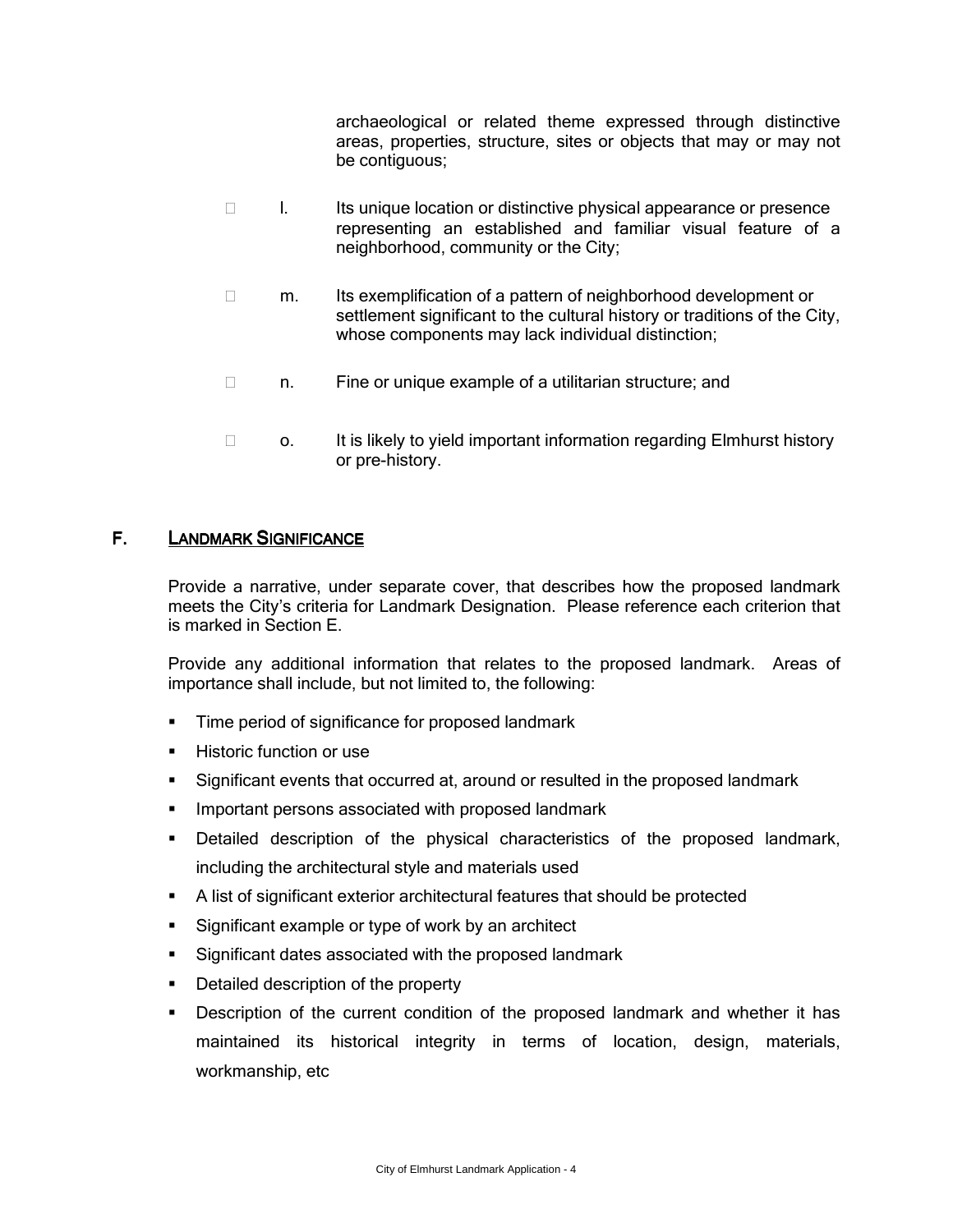# **G.** LANDMARK APPLICATION CHECKLIST

| Completed Landmark application with authorized signatures                                                                                                                                                                                                                                                                                                                                                                                                                                                                           |
|-------------------------------------------------------------------------------------------------------------------------------------------------------------------------------------------------------------------------------------------------------------------------------------------------------------------------------------------------------------------------------------------------------------------------------------------------------------------------------------------------------------------------------------|
| Historic Landmark Agreement, executed by the property owner                                                                                                                                                                                                                                                                                                                                                                                                                                                                         |
| Written documentation and evidence establishing that the applicant(s)<br>is/are the current owner(s) of record of the nominated property and that<br>each owner of record consents to the proposed landmark designation.<br>Such documentation or evidence of record ownership shall include a<br>recent title policy in the name of the applicant or other evidence of<br>ownership acceptable to City Attorney. In the event legal and equitable<br>title is held by separate parties, written consent of each shall be required. |
| Qualifying criteria for landmark designation and why the proposed<br>structure meets such criteria.                                                                                                                                                                                                                                                                                                                                                                                                                                 |
| A written statement describing the structure, building, or site and setting<br>forth reasons in support of the proposed designation, including a list of<br>significant exterior architectural features that should be protected.                                                                                                                                                                                                                                                                                                   |
| An overall site plan (25 folded copies no smaller than 11" x 17")                                                                                                                                                                                                                                                                                                                                                                                                                                                                   |
| Photographs of the proposed landmark (25 copies)                                                                                                                                                                                                                                                                                                                                                                                                                                                                                    |
| Front, side, and rear elevation drawing (25 folded copies no smaller than<br>$11''$ x $17"$                                                                                                                                                                                                                                                                                                                                                                                                                                         |
| Such other relevant information as requested by the City Attorney or the<br><b>Historic Preservation Commission</b>                                                                                                                                                                                                                                                                                                                                                                                                                 |
| \$100 filing fee, payable to the City of Elmhurst. If the form is prepared<br>and submitted by the current property owner, no fee is required.                                                                                                                                                                                                                                                                                                                                                                                      |